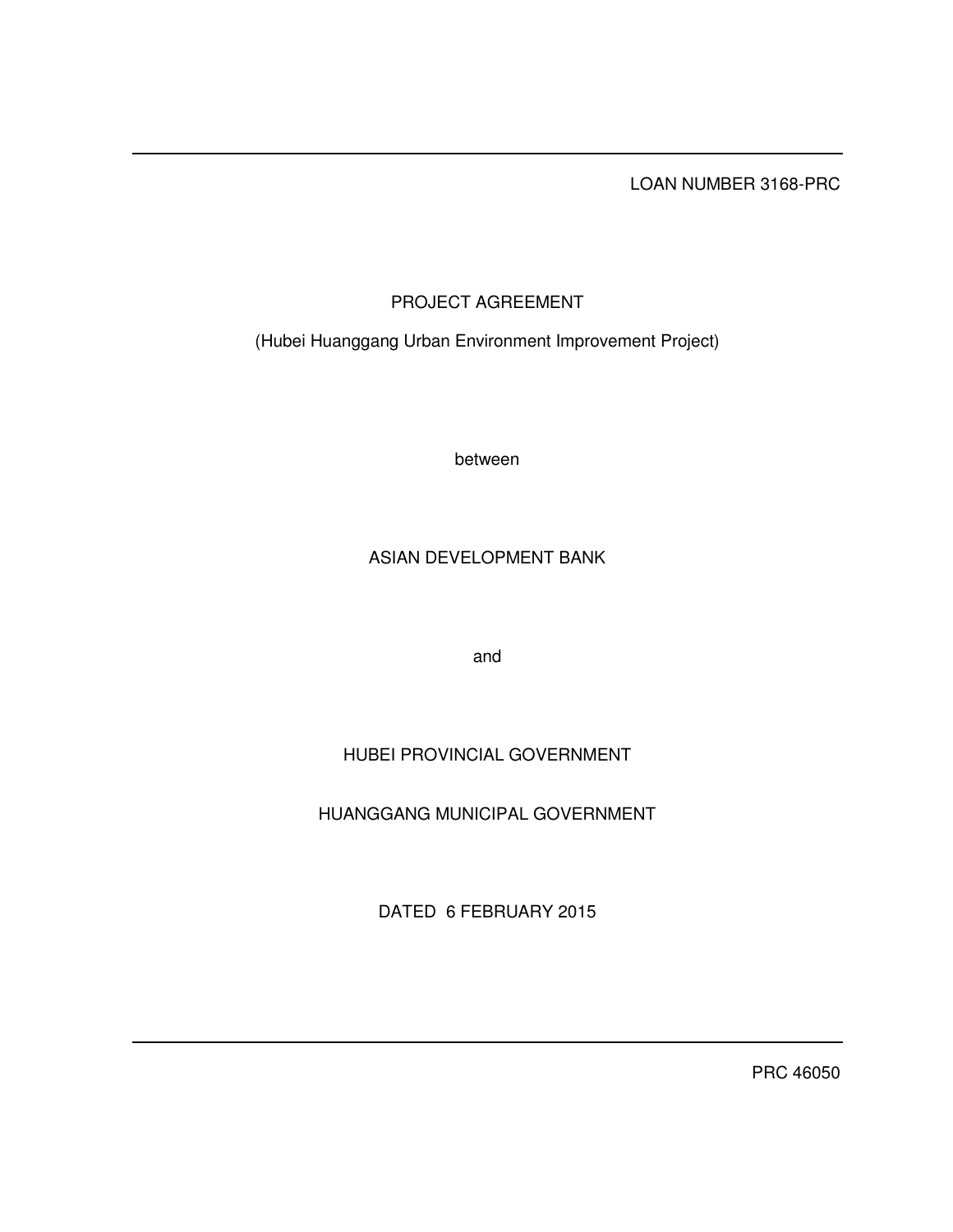# **PROJECT AGREEMENT**

 PROJECT AGREEMENT dated 6 February 2015 between ASIAN DEVELOPMENT BANK ("ADB") of one part, and HUBEI PROVINCIAL GOVERNMENT ("HPG") and HUANGGANG MUNICIPAL GOVERNMENT ("HMG") of the other part.

### WHEREAS

 (A) by a Loan Agreement of even date herewith between the People's Republic of China ("Borrower") and ADB, ADB has agreed to make to the Borrower a loan of one hundred million Dollars (\$100,000,000) on the terms and conditions set forth in the Loan Agreement, but only on the condition that the proceeds of the loan be made available, through HPG to HMG and that HMG and HPG agree to undertake certain obligations towards ADB set forth herein; and

(B) HPG and HMG, in consideration of ADB entering into the Loan Agreement with the Borrower, has agreed to undertake the obligations set forth herein;

NOW THEREFORE the parties hereto agree as follows:

# **ARTICLE I**

# **Definitions**

 Section 1.01. Wherever used in this Project Agreement, unless the context otherwise requires, the several terms defined in the Loan Agreement and in the Loan Regulations (as so defined) have the respective meanings therein set forth.

# **ARTICLE II**

# **Particular Covenants**

Section 2.01. (a) HPG and HMG shall, and shall cause the Project Implementing Agency to, carry out the Project with due diligence and efficiency, and in conformity with sound applicable technical, financial, business, and development practices.

 (b) In the carrying out of the Project and operation of the Project facilities, HPG and HMG shall, and shall cause the Project Implementing Agency to, perform all obligations set forth in the Loan Agreement to the extent that they are applicable to HPG, HMG and the Project Implementing Agency, and all obligations set forth in the Schedule to this Project Agreement.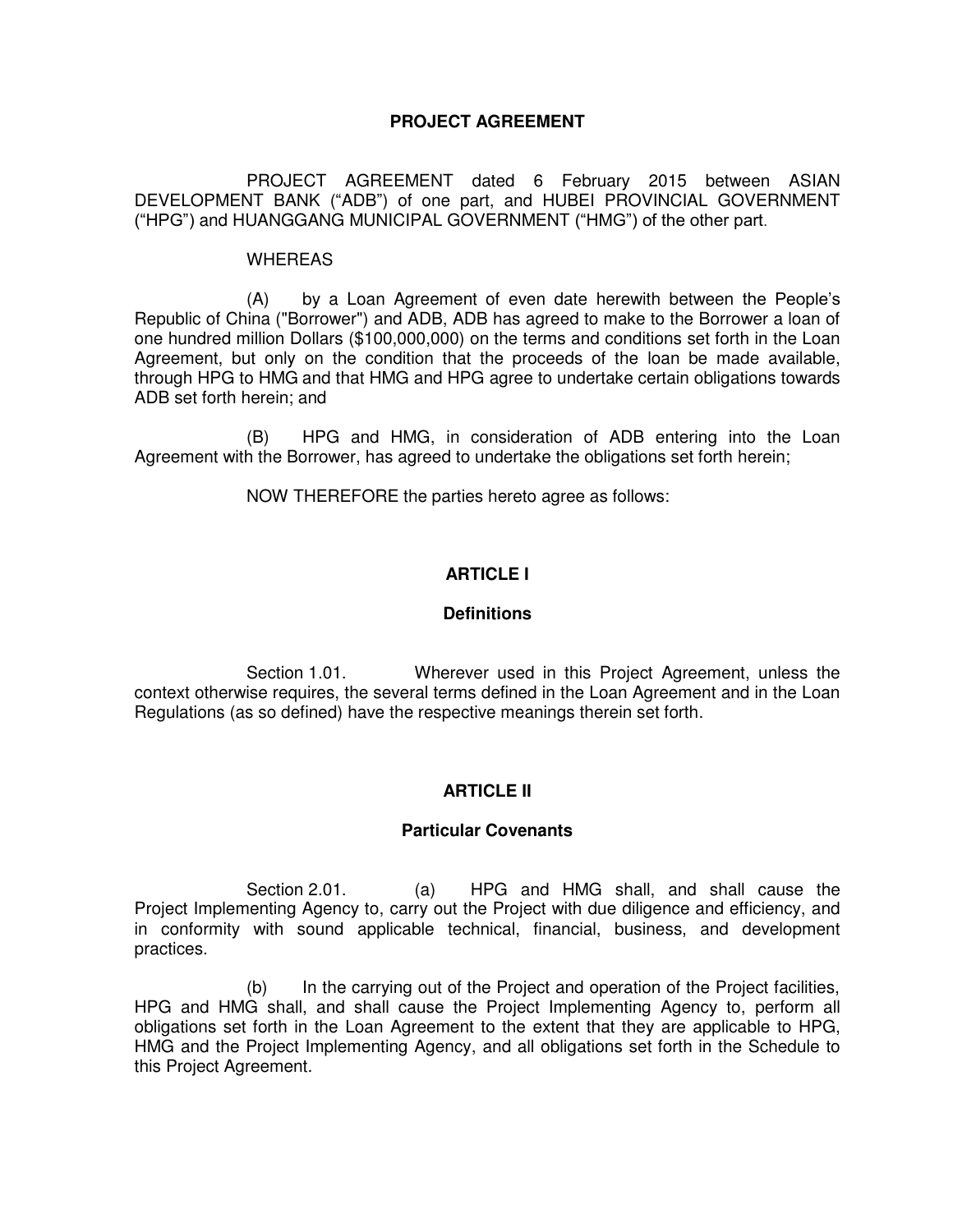Section 2.02. HPG and HMG shall, and shall cause the Project Implementing Agency to, make available, promptly as needed, the funds, facilities, services, land and other resources as required, in addition to the proceeds of the Loan, for the carrying out of the Project.

Section 2.03. (a) In the carrying out of the Project, HMG shall, and shall cause the Project Implementing Agency to, employ competent and qualified consultants and contractors, acceptable to ADB, to an extent and upon terms and conditions satisfactory to ADB.

 (b) Except as ADB may otherwise agree, HMG shall, and shall cause the Project Implementing Agency to, procure all items of expenditures to be financed out of the proceeds of the Loan in accordance with the provisions of Schedule 4 to the Loan Agreement. ADB may refuse to finance a contract where any such item has not been procured under procedures substantially in accordance with those agreed between the Borrower and ADB or where the terms and conditions of the contract are not satisfactory to ADB.

 Section 2.04. HMG shall, and shall cause the Project Implementing Agency to, carry out the Project in accordance with plans, design standards, specifications, work schedules and construction methods acceptable to ADB. HMG shall, and shall cause the Project Implementing Agency to, furnish, or cause to be furnished, to ADB, promptly after their preparation, such plans, design standards, specifications and work schedules, and any material modifications subsequently made therein, in such detail as ADB shall reasonably request.

Section 2.05. (a) HMG shall, and shall cause the Project Implementing Agency to, take out and maintain with responsible insurers, or make other arrangements satisfactory to ADB for insurance against such risks and in such amounts as shall be consistent with sound practice.

 (b) Without limiting the generality of the foregoing, HMG undertakes, and causes the Project Implementing Agency to undertake, to insure, or cause to be insured, the Goods to be imported for the Project against hazards incident to the acquisition, transportation and delivery thereof to the place of use or installation, and for such insurance any indemnity shall be payable in a currency freely usable to replace or repair such Goods.

 Section 2.06. HPG and HMG shall maintain, or cause to be maintained, records and accounts adequate to identify the items of expenditure financed out of the proceeds of the Loan, to disclose the use thereof in the Project, to record the progress of the Project (including the cost thereof) and to reflect, in accordance with consistently maintained sound accounting principles, its operations and financial condition.

 Section 2.07. (a) ADB, HPG and HMG shall, and shall cause the Project Implementing Agency to, cooperate fully to ensure that the purposes of the Loan will be accomplished.

 (b) HPG and HMG shall, and shall cause the Project Implementing Agency to, promptly inform ADB of any condition which interferes with, or threatens to interfere with, the progress of the Project, the performance of their obligations under this Project Agreement, or the accomplishment of the purposes of the Loan.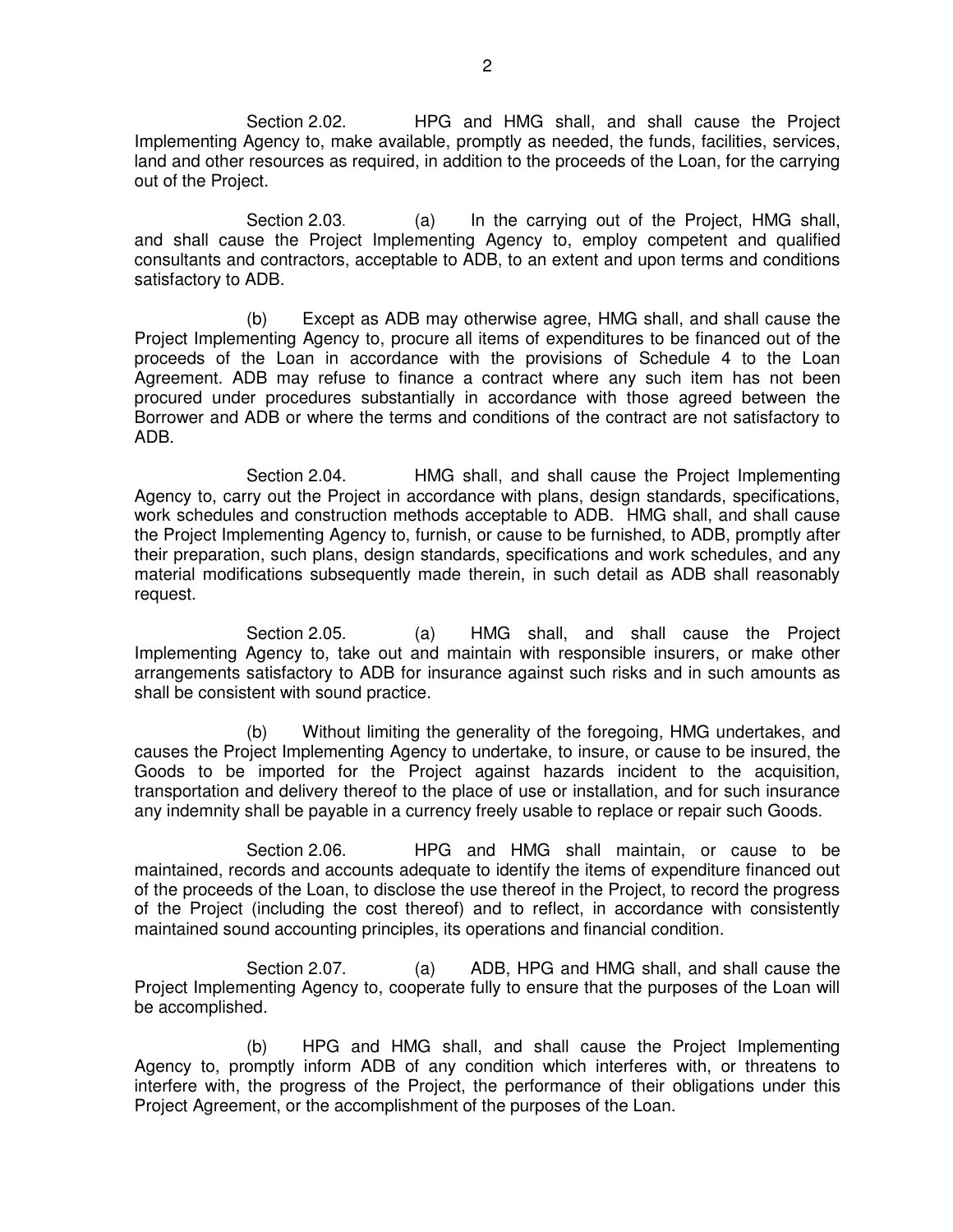(c) ADB, HPG and HMG shall from time to time, at the request of either party, exchange views through their representatives with regard to any matters relating to the Project, HMG and the Loan.

 Section 2.08. (a) HMG shall, and shall cause the Project Implementing Agency to, furnish to ADB all such reports and information as ADB shall reasonably request concerning (i) the Loan and the expenditure of the proceeds thereof; (ii) the items of expenditure financed out of such proceeds; (iii) the Project; (iv) the administration, operations and financial condition of HMG and the Project Implementing Agency; and (v) any other matters relating to the purposes of the Loan.

 (b) Without limiting the generality of the foregoing, HMG shall furnish to ADB periodic reports on the execution of the Project and on the operation and management of the Project facilities. Such reports shall be submitted in such form and in such detail and within such a period as ADB shall reasonably request, and shall indicate, among other things, progress made and problems encountered during the period under review, steps taken or proposed to be taken to remedy these problems, and proposed program of activities and expected progress during the following period.

 (c) Promptly after physical completion of the Project, but in any event not later than 3 months thereafter or such later date as ADB may agree for this purpose, HMG shall prepare and furnish to ADB a report, in such form and in such detail as ADB shall reasonably request, on the execution and initial operation of the Project, including its cost, the performance by HPG, HMG and the Project Implementing Agency of their obligations under this Project Agreement and the accomplishment of the purposes of the Loan.

Section 2.09. (a) HPG and HMG shall, and shall cause the Project Implementing Agency to, (i) maintain separate accounts and records for the Project; (ii) prepare annual financial statements for the Project in accordance with accounting principles acceptable to ADB; (iii) have such financial statements for the Project audited annually by independent auditors whose qualifications, experience and terms of reference are acceptable to ADB, in accordance with international standards for auditing or the national equivalent acceptable to ADB; (iv) as part of each such audit, have the auditors prepare a report (which includes the auditors' opinion on the financial statements, use of the Loan proceeds and compliance with the financial covenants of the Loan Agreement as well as on the use of the procedures for imprest fund and statement of expenditures) and a Management Letter; and (v) furnish to ADB, no later than 6 months after the end of each related fiscal year, copies of such audited financial statements, audit report and Management Letter, all in the English language, and such other information concerning these documents and the audit thereof as ADB shall from time to time reasonably request.

 (b) ADB shall disclose the annual audited financial statements for the Project and the opinion of the auditors on the financial statements within 30 days of the date of their receipt by posting them on ADB's website.

(c) HPG and HMG shall, and shall cause the Project Implementing Agency to, enable ADB, upon ADB's request, to discuss the financial statements for the Project and financial affairs of HPG, HMG and the Project Implementing Agency where they relate to the Project with the auditors appointed by HPG pursuant to subsection (a)(iii) hereinabove, and shall authorize and require any representative of such auditors to participate in any such discussions requested by ADB. This is provided that such discussions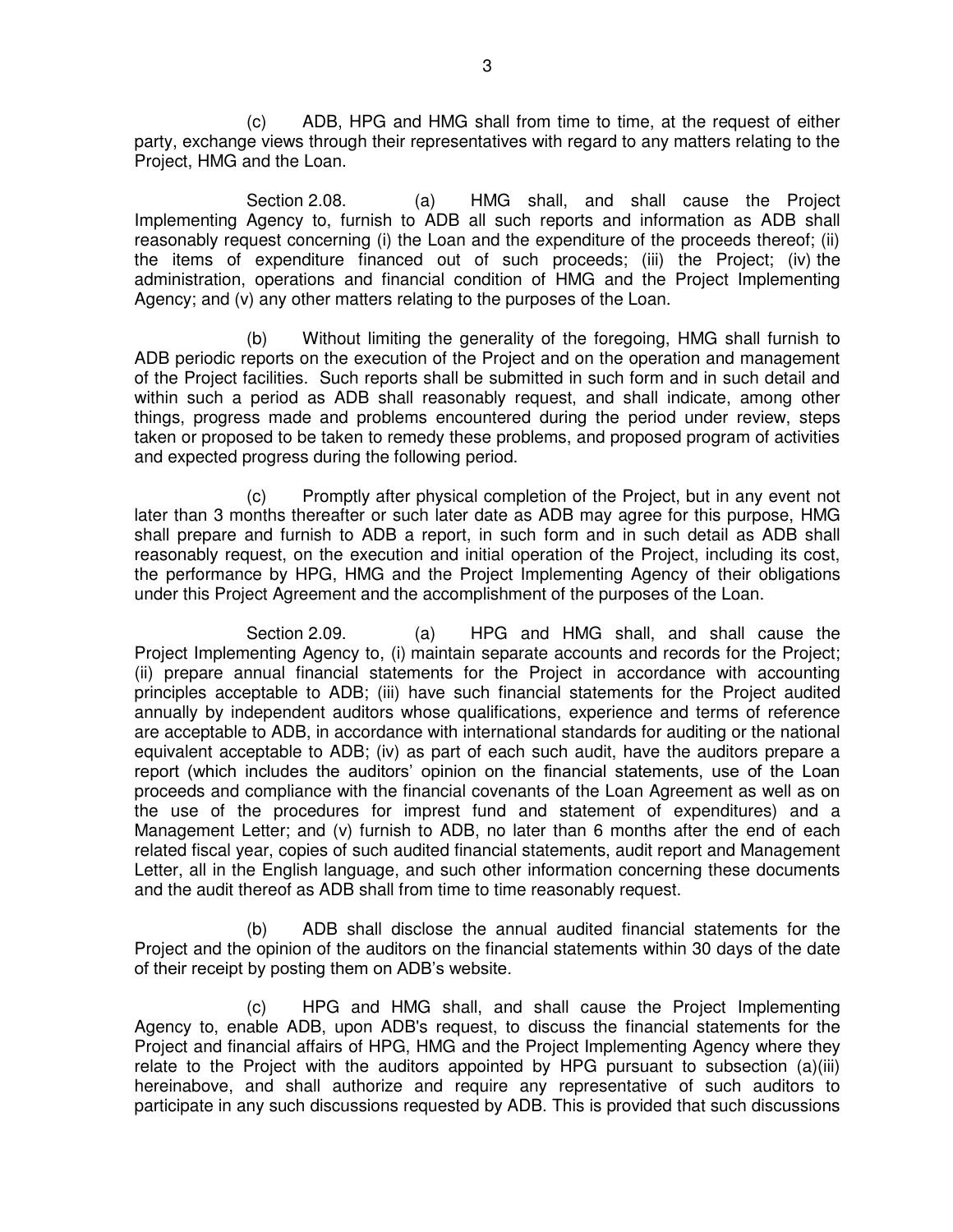shall be conducted only in the presence of an authorized officer of HPG, HMG and the Project Implementing Agency, unless HPG, HMG and the Project Implementing Agency shall otherwise agree.

 Section 2.10. HMG shall, and shall cause the Project Implementing Agency to, enable ADB's representatives to inspect the Project, the Goods and Works and any relevant records and documents related to the Project.

 Section 2.11. HPG and HMG shall, and shall cause the Project Implementing Agency to, promptly as required, take all action within its powers to maintain their corporate existence, to carry on its operations, and to acquire, maintain and renew all rights, properties, powers, privileges and franchises which are necessary in the carrying out of the Project or in the conduct of its operations.

 Section 2.12. Except as ADB may otherwise agree, HPG and HMG shall, and shall cause the Project Implementing Agency to, not sell, lease or otherwise dispose of any of its assets which shall be required for the efficient carrying on of their operations or the disposal of which may prejudice their ability to perform satisfactorily any of its obligations under this Project Agreement.

 Section 2.13. Except as ADB may otherwise agree, HMG shall, and shall cause the Project Implementing Agency to, apply the proceeds of the Loan to the financing of expenditures on the Project in accordance with the provisions of the Loan Agreement and this Project Agreement, and shall ensure that all items of expenditures financed out of such proceeds are used exclusively in the carrying out of the Project.

# **ARTICLE III**

# **Effective Date; Termination**

Section 3.01. This Project Agreement shall come into force and effect on the date on which the Loan Agreement comes into force and effect. ADB shall promptly notify HPG and HMG of such date.

Section 3.02. This Project Agreement and all obligations of the parties hereunder shall terminate on the date on which the Loan Agreement shall terminate in accordance with its terms.

Section 3.03. All the provisions of this Project Agreement shall continue in full force and effect notwithstanding any cancellation or suspension under the Loan Agreement.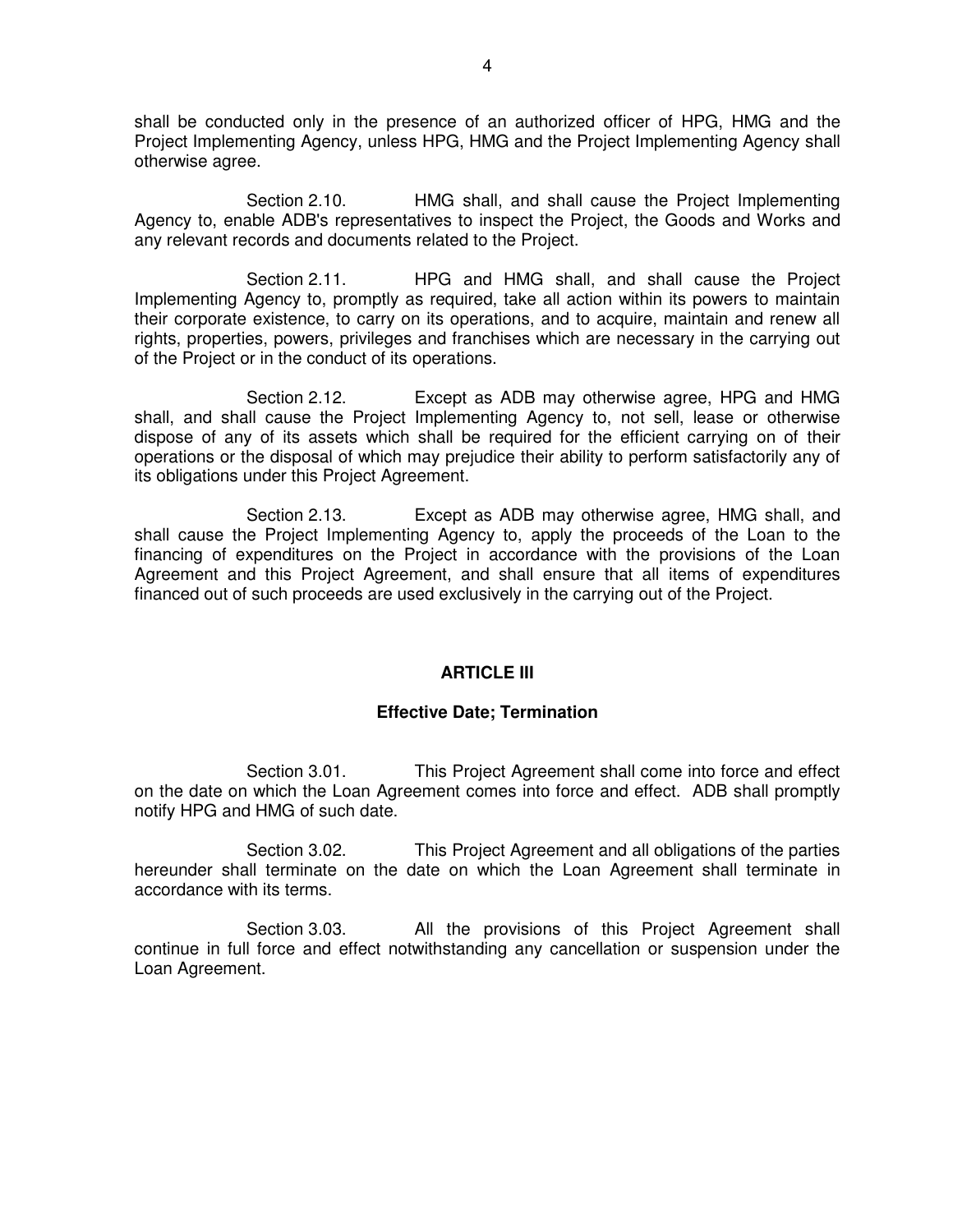# **ARTICLE IV**

#### **Miscellaneous**

Section 4.01. Any notice or request required or permitted to be given or made under this Project Agreement and any agreement between the parties contemplated by this Project Agreement shall be in writing. Such notice or request shall be deemed to have been duly given or made when it shall be delivered by hand, mail or facsimile to the party to which it is required or permitted to be given or made at its address hereinafter specified, or at such other address as such party shall have designated by notice to the party giving such notice or making such request. The addresses so specified are:

#### For ADB

Asian Development Bank 6 ADB Avenue Mandaluyong City 1550 Metro Manila **Philippines** 

Facsimile Numbers:

 (632) 636-2444 (632) 636-2534.

# For HPG

 Hubei Provincial Government No.8 Zhong Bei Road Wuhan, Hubei Province, People's Republic of China

Facsimile Number:

(86)27-67818629.

### For HMG

 Huanggang Municipal Government No.8 Qiyi Road, Huangzhou District Huanggang City Hubei Province, People's Republic of China

Facsimile Number:

(86) 713-8618851.

Section 4.02. (a) Any action required or permitted to be taken, and any documents required or permitted to be executed, under this Project Agreement (i) by or on behalf of HPG may be taken or executed by its Governor, (ii) by or on behalf of HMG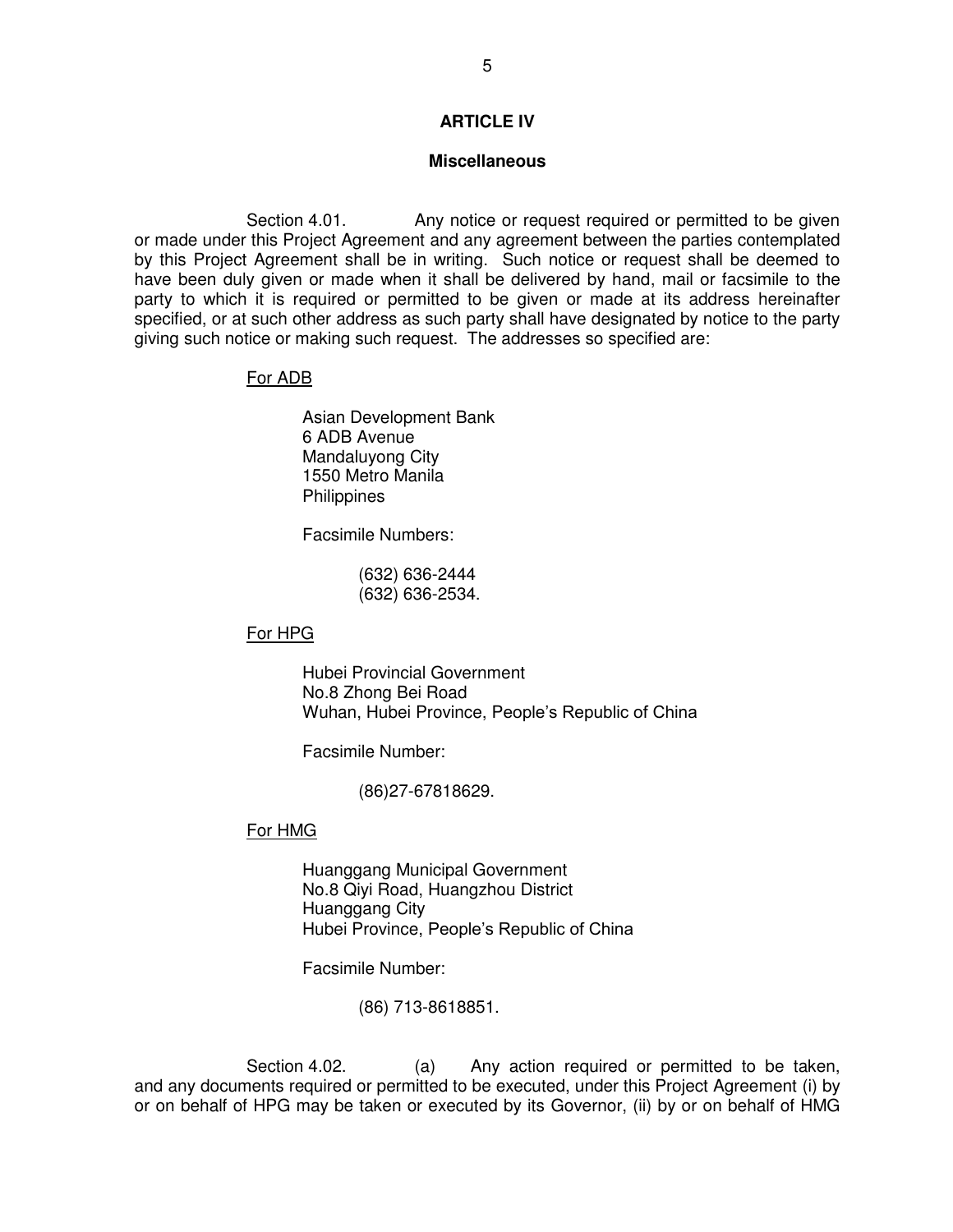may be taken or executed by its Mayor, or by such other person or persons as he or she shall so designate in writing notified to ADB.

 (b) HPG and HMG shall furnish to ADB sufficient evidence of the authority of each person who will act under subsection (a) hereinabove, together with the authenticated specimen signature of each such person.

Section 4.03. No delay in exercising, or omission to exercise, any right, power or remedy accruing to either party under this Project Agreement upon any default shall impair any such right, power or remedy or be construed to be a waiver thereof or an acquiescence in such default; nor shall the action of such party in respect of any default, or any acquiescence in any default, affect or impair any right, power or remedy of such party in respect of any other or subsequent default.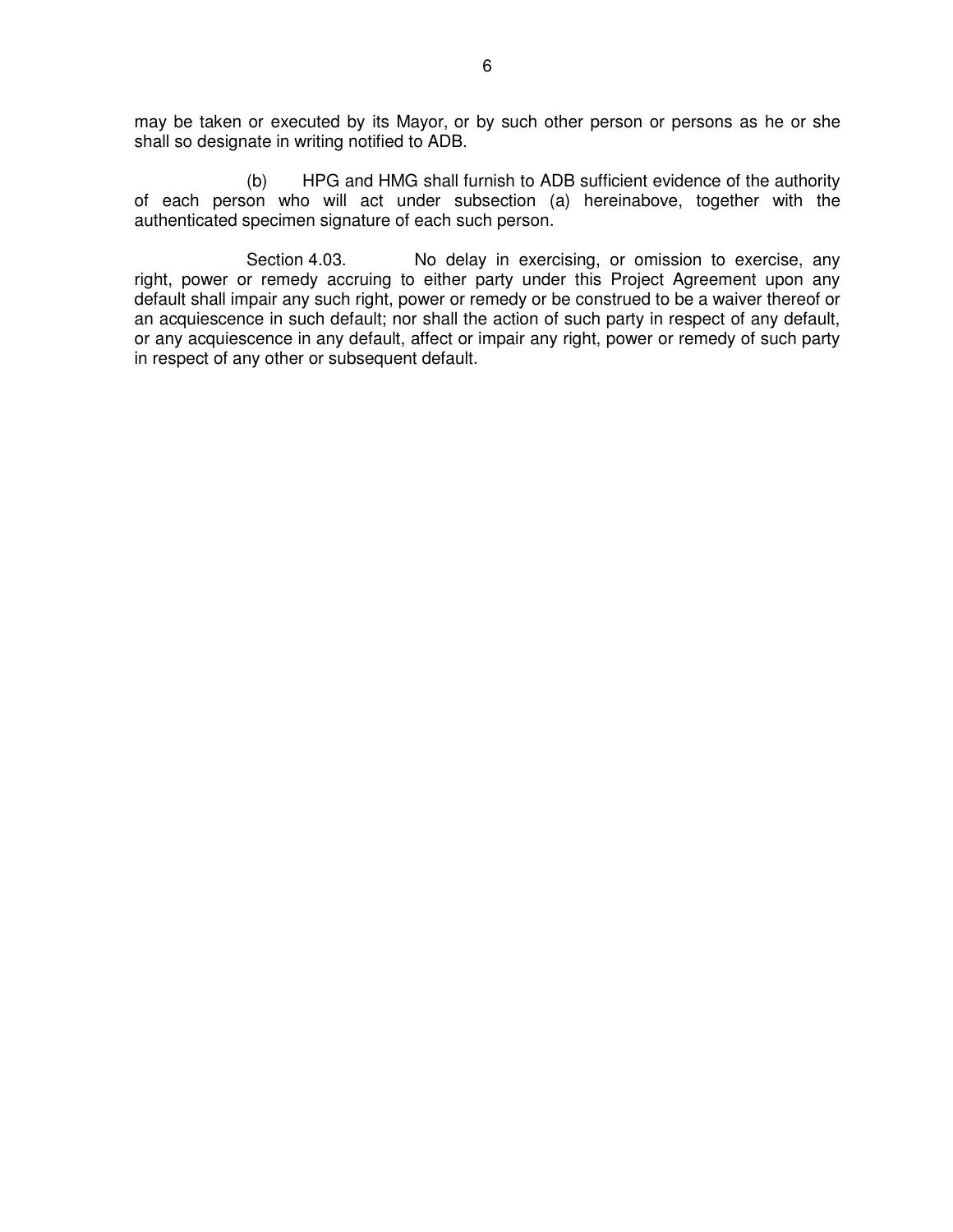IN WITNESS WHEREOF the parties hereto, acting through their representatives thereunto duly authorized, have caused this Project Agreement to be signed in their respective names as of the day and year first above written, and to be delivered at the principal office of ADB.

By

By

ASIAN DEVELOPMENT BANK

By **AYUMI KONISHI** Director General

East Asia Department

HUBEI PROVINCIAL GOVERNMENT

**SUN XIANGYANG** Authorized Representative

HUANGGANG MUNICIPAL GOVERNMENT

SUN XIANGYANG Authorized Representative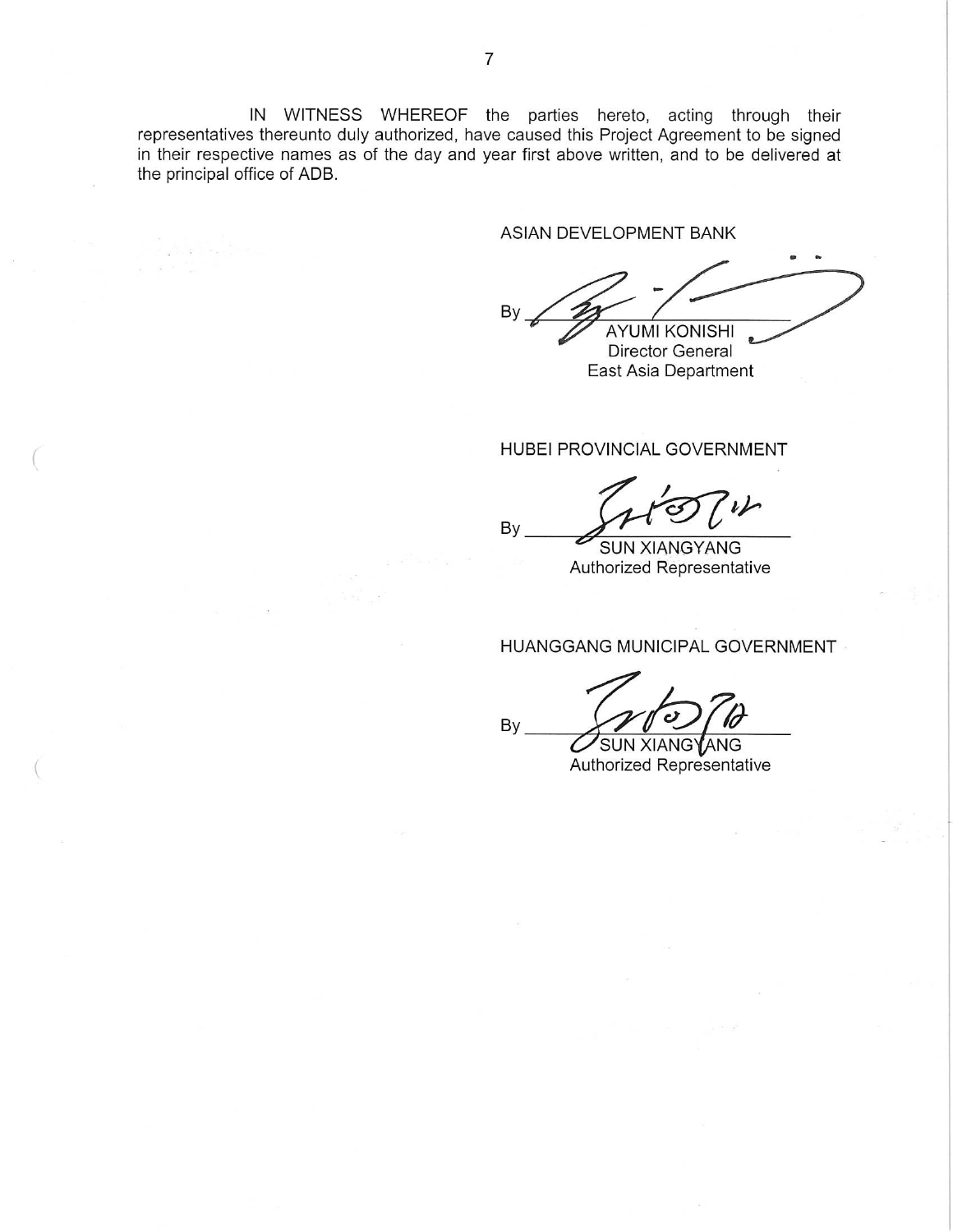# **SCHEDULE**

# **Execution of Project; Environmental, Social, Financial and Other Matters**

### General Implementation Arrangements

1. HPG and HMG shall ensure that the Project is implemented in accordance with the detailed arrangements set forth in the PAM. Any subsequent change to the PAM shall become effective only after approval of such change by HPG, HMG and ADB. In the event of any discrepancy between the PAM and this Project Agreement, the provisions of this Project Agreement shall prevail.

# Environmental

2. HMG shall ensure that the preparation, design, construction, implementation, operation and decommissioning of the Project and all Project facilities comply with (a) all applicable laws and regulations of the Borrower relating to environment, health and safety; (b) the Environmental Safeguards; and (c) all measures and requirements set forth in the EIA, the EMP, and any corrective or preventative actions (i) set forth in a Safeguards Monitoring Report, or (ii) which are reasonably requested by ADB to ensure safeguards policy compliance.

3. HMG shall ensure that dredged material generated in the course of implementation of the Project is tested and disposed of in accordance with national and local laws and regulations, and that such disposal creates no significant risk of secondary pollution.

4. HMG shall, or shall cause the Project Implementing Agency to ensure that the seven stipulations of the Planning Environmental Impact Report approval document HEPD [2013] 547, issued by Hubei Province Environment Protection Department on 4 December 2013, will be implemented.

5. HMG shall ensure that the design and construction of the storm water pipes in the New Eastern District shall be optimized to improve protection against water logging incidents, accounting for results of hydrological modeling and climate change projections.

6. HMG shall (a) contract qualified ornithologist(s) to conduct bird surveys along the perimeters of Baitan Lake and Chiye Lake to record the number of wintering water bird species and individuals, and distribution in the Baitan Lake and Chiye Lake areas during construction and operation; (b) ensure that construction activities are conducted only between 9:00am and 4:00pm from each November to the following March to prevent disturbance of water birds' dawn and dusk feeding hours during their wintering period; and (c) ensure that no regular maintenance of surface-flow and subsurface-flow constructed wetlands in Baitan Lake and Chiye Lake is conducted during the water bird winter migrating period from 1 November to 31 March each year during the Project implementation.

7. HMG shall ensure that: (a) technical design of the surface-flow and subsurface-flow constructed wetlands complies with Technical Specification of Constructed Wetlands for Wastewater Treatment Engineering (HJ 2005-2010); and (b) planting of wetland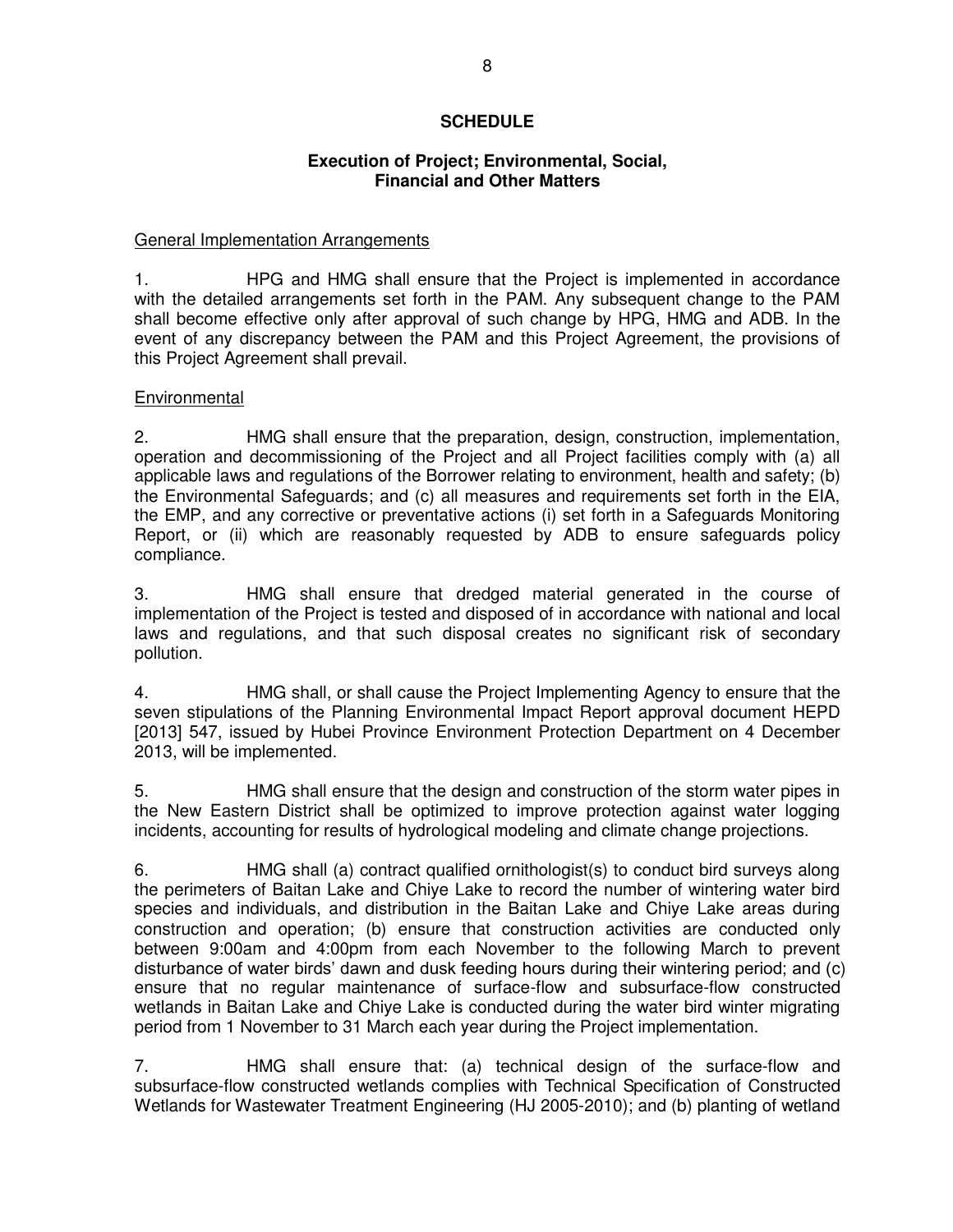and other aquatic species must use non-invasive species of local provenance. Under no circumstance shall exotic or invading species be used.

8. HMG shall ensure that: (a) prior to lake dredging activities, potentially affected people and communities are involved and informed on these activities' risks and impacts through information disclosure; (b) dredging is conducted so that the re-suspension of sediments, the release of contaminants to the water column and air, and their transport, are reduced or controlled; (c) during dredging operations, performance standards are adopted based on which control or mitigation measures are applied; and (d) disposal of treated sediments either for beneficial use or to a sanitary landfill is decided on the basis of results of the laboratory tests on the treated sediments.

9. HMG shall, and shall cause the Project Implementing Agency to ensure that throughout the Project implementation (a) environment due diligence is conducted for any proposed change to the Project design, including to any linked and/or associated facilities, that may potentially cause negative environmental impacts; (b) in consultation with ADB, environmental monitoring and mitigation measures are revised as necessary to assure full environmental compliance; and (c) it provides ADB within 60 days from the date of any emergency action, justification for any proposed changes to the mitigation measures required during design, construction and operation for safety or emergency reasons.

# Resettlement

10. HMG shall ensure that all land and all rights-of-way required for the Project are made available to the Works contractor in a manner and within timeframes compliant with the RP and all land acquisition and resettlement activities are implemented in compliance with (a) all applicable laws and regulations of the Borrower relating to land acquisition and involuntary resettlement; (b) the Involuntary Resettlement Safeguards; and (c) all measures and requirements set forth in the RP, and any corrective or preventative actions (i) set forth in any Safeguards Monitoring Report, or (ii) subsequently agreed between ADB and HMG.

11. Without limiting the application of the Involuntary Resettlement Safeguards or the RP, the HMG shall ensure or cause the Project Executing Agency to ensure that no physical or economic displacement takes place in connection with the Project until:

- (a) compensation and other entitlements have been provided to the displaced persons under the Involuntary Resettlement Safeguards as described in and in accordance with the RP; and
- (b) a comprehensive income and livelihood restoration program has been established in accordance with the RP.

# Indigenous Peoples

12. HMG shall ensure that the Project does not have any indigenous peoples impacts, all within the meaning of ADB's Safeguard Policy Statement. In the event that the Project does have any such impact, HMG shall take all steps required to ensure that the Project complies with the applicable laws and regulations of the Borrower and with ADB's Safeguard Policy Statement.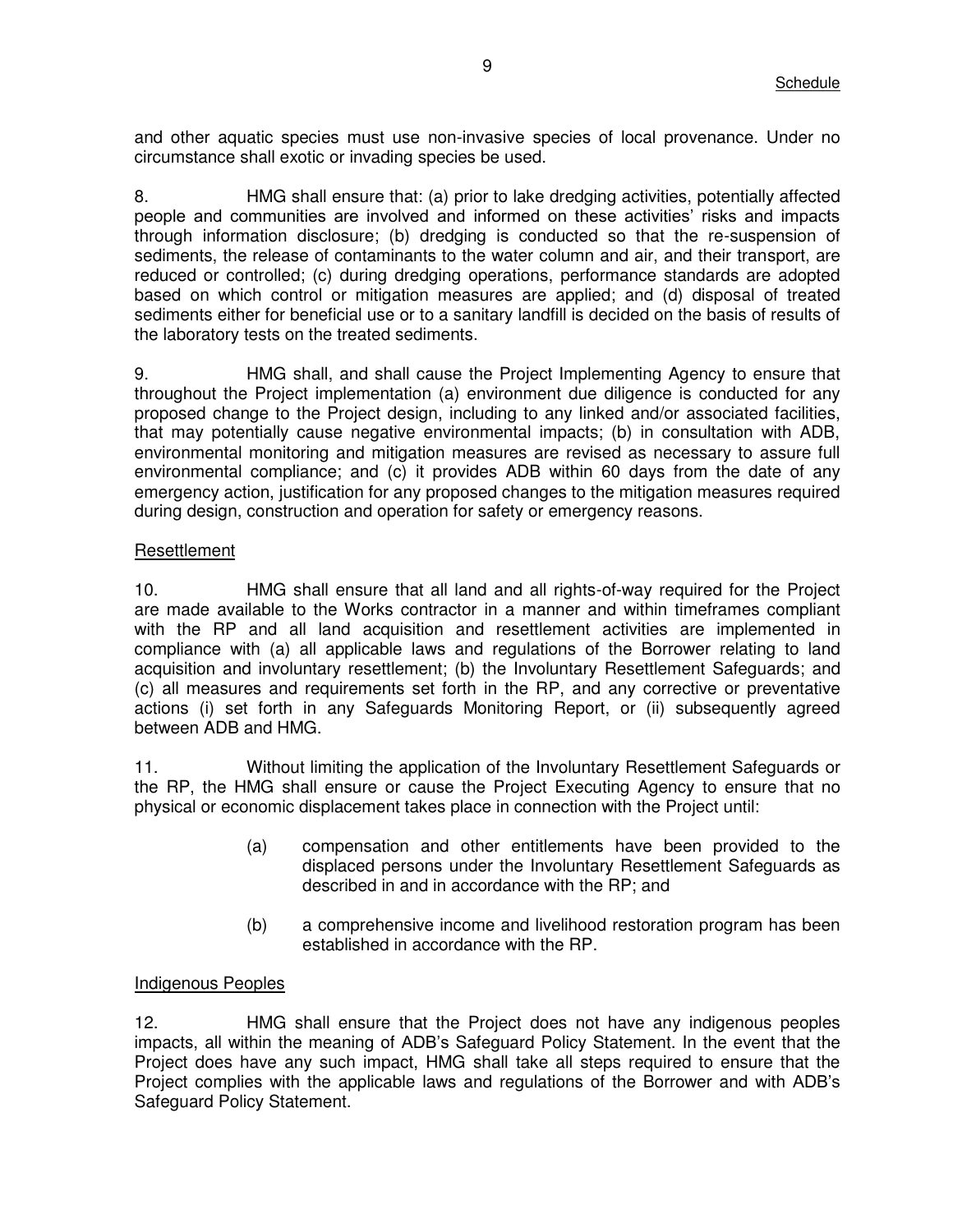# Human and Financial Resources to Implement Safeguards Requirements

13. HMG shall make available necessary budgetary and human resources to fully implement the EMP and the RP. In particular, HMG shall ensure or cause the Project Implementing Agency to ensure that (a) an adequate number of full-time personnel and sufficient resources are provided to coordinate the implementation of the environmental monitoring program; (b) the loan implementation environment consultant is engaged in a timely manner; (c) a licensed environmental monitoring entity is contracted to conduct environmental impact monitoring in accordance with the approved EMP; and (d) the capacity-building program described in the EMP is implemented.

# Safeguards – Related Provisions in Bidding Documents and Works Contracts

14. HMG shall, and shall cause the Project Implementing Agency to, ensure that all bidding documents and contracts for Works contain provisions that require contractors to:

- (a) comply with the measures relevant to the contractor set forth in the EIA, the EMP and the RP (to the extent they concern impacts on the respective affected people under the Environmental Safeguards and the Involuntary Resettlement Safeguards during construction), and any corrective or preventative actions set forth in (i) a Safeguards Monitoring Report, or (ii) subsequently agreed between ADB and HMG;
- (b) make available a budget for all such environmental and social measures;
- (c) provide HMG with a written notice of any unanticipated environmental, resettlement or indigenous peoples risks or impacts that arise during construction, implementation or operation of the Project that were not considered in the EIA, the EMP and the RP;
- (d) adequately record the condition of roads, agricultural land and other infrastructure prior to starting to transport materials and construction; and
- (e) reinstate pathways, other local infrastructure, and agricultural land to at least their pre-project condition as early as possible but no later than the completion of construction.

# Safeguards Monitoring and Reporting

- 15. HMG shall:
	- (a) submit Safeguards Monitoring Reports to ADB
		- (i) in respect of implementation of and compliance with Environmental Safeguards and the EMP, semi-annually during construction and the implementation of the Project and the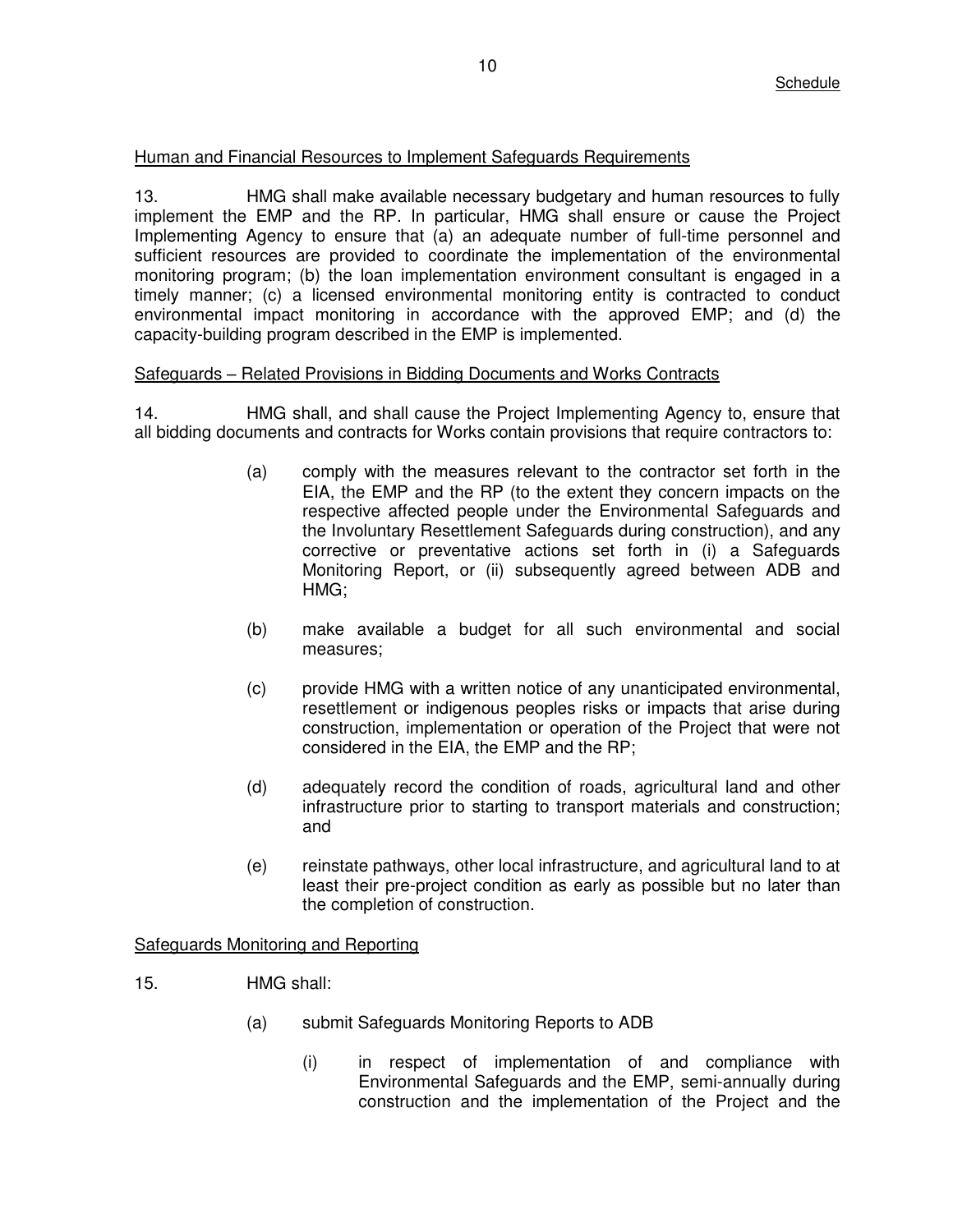EMP, and thereafter annually during operation, until the issuance of ADB's Project completion report unless a longer period is agreed in the EMP; and

(ii) in respect of implementation of and compliance with Involuntary Resettlement Safeguards and of the RP, semi-annually during the implementation of the Project and the RP until the issuance of ADB's Project completion report unless a longer period is agreed in the RP,

and disclose relevant information from such reports to the respective affected people under the Environmental Safeguards and the Involuntary Resettlement Safeguards promptly upon submission;

- (b) if any unanticipated environmental and/or social risks and impacts arise during construction, implementation or operation of the Project that were not considered in the EIA, the EMP and the RP, promptly inform ADB of the occurrence of such risks or impacts, with detailed description of the event and proposed corrective action plan;
- (c) no later than 6 months after the Effective Date, engage qualified and experienced external experts or qualified institutions under a selection process and terms of reference acceptable to ADB, to verify information produced through the Project monitoring process, and facilitate the carrying out of any verification activities by such external experts; and
- (d) report any actual or potential breach of compliance with the measures and requirements set forth in the EMP or the RP promptly after becoming aware of the breach.

#### Prohibited List of Investments

16. HMG shall ensure that no proceeds of the Loan are used to finance any activity included in the list of prohibited investment activities provided in Appendix 5 of the SPS.

# Construction Contracts

17. HMG shall ensure that works contracts will include provisions to require the contractors to (a) employ women and the local poors to at least the percentages of the labor force as set out in the SAP and GAP; (b) not to discriminate against people seeking work on the basis of age, provided they are capable of doing the work; (c) provide equal pay for equal work, regardless of gender; (d) advertise labor requirements in a timely manner prior to recruitment, in venues and languages that can reasonably be expected to be seen by interested men and women, regardless of age; (e) provide those they employ with a written contract; (f) provide the timely payment of wages; (g) use local unskilled labor, as applicable, (h) comply with core labor standards and the applicable labor laws and regulations, including stipulations related to employment, e.g. health, safety, welfare and the workers' rights, and anti-trafficking laws; (i) not force the labor to work against their will; and (j) not employ child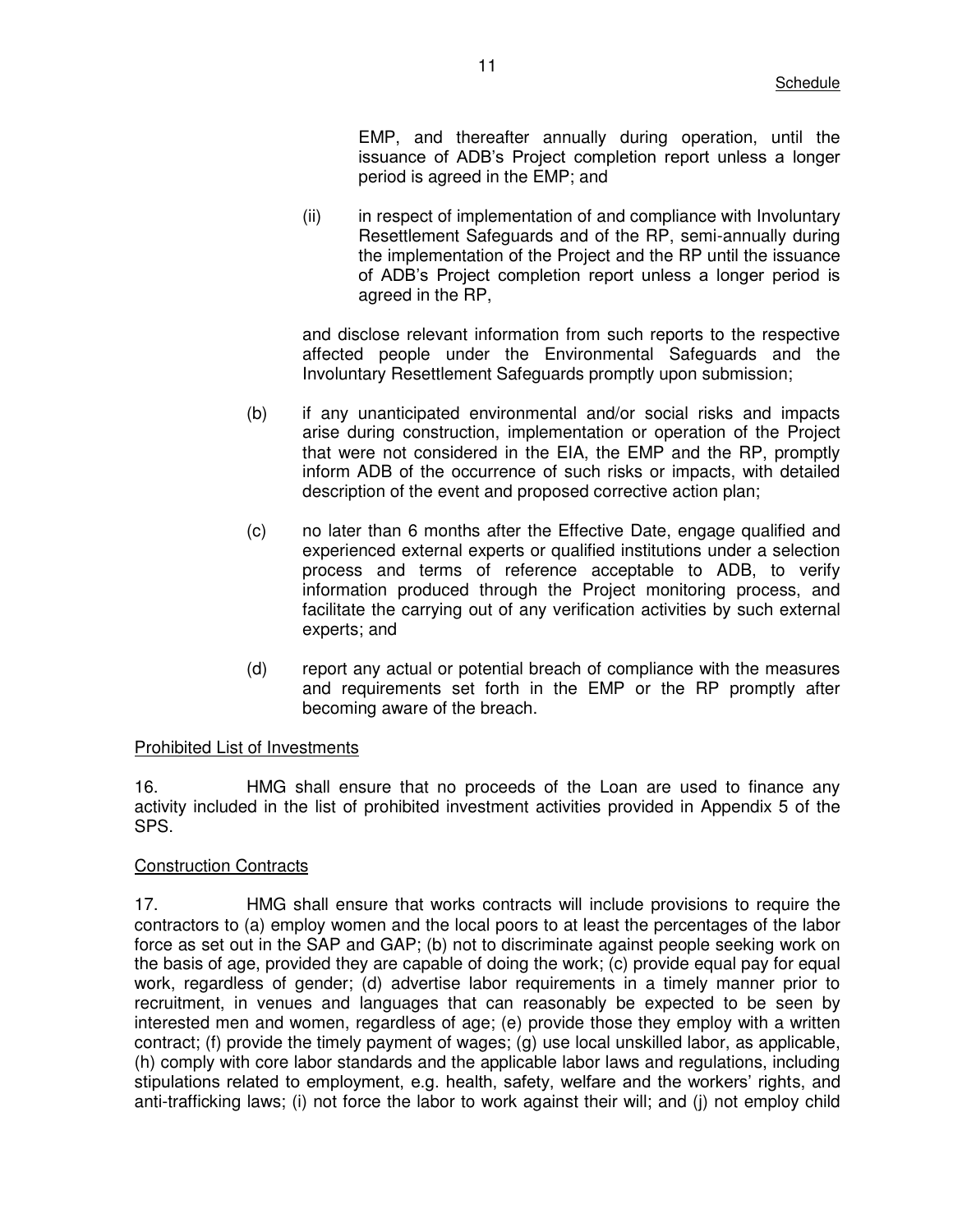labor. HMG shall further cause the Project Implementing Agency and contractors to maintain records of labor employment, including the name, age, gender, domicile, working time, and the payment of wages and ensure that the records are included in summary form in the PPMS. HMG shall ensure that the requirements of this paragraph are clearly specified in all relevant bidding documents.

18. HMG shall, or cause the Project Implementing Agency to ensure that the contractors (a) implement HIV/AIDS and STIs awareness and prevention training for all employees; (b) provide necessary measures to ensure the safety and health of their employees; (c) together with the local centers of disease control, disseminate information on the risks, hazards, impacts and prevention know-how on HIV/AIDS and STIs among the staff, workers on the construction sites and the local community by means of information disclosure, education and consultation; (d) take due care to ensure that solid and liquid wastes are appropriately disposed of in and around construction sites, or sites where the company might house employees; (e) in conjunction with the relevant local government and community leaders, hold a public meeting in each area prior to commencing construction to discuss issues associated with ensuring the safety of children in the vicinity of the construction site; and (f) observe local customs concerning acceptable behavior toward the local population.

#### Gender and Social Action Plans

19. HMG shall (a) resource and implement the GAP including taking all reasonable and necessary steps to encourage women living in Project areas to participate in the planning and implementation of the Project; and (b) monitor GAP implementation progress which will be reported in progress reports.

20. HMG shall resource, implement and monitor in a timely manner the SAP including (a) the campaign to promote awareness and behavioral change to realize the benefits of improved personal hygiene and responsible waste disposal; (b) the campaign on the prevention of HIV/AIDS and STIs; and (c) provide adequate staffing to supervise and document these activities, and report them in the PPMS.

#### **Public Awareness**

21. HMG shall undertake public awareness campaigns on the Project and its benefits, including but not limited to information related to the RP, EIA, EMP, GAP and SAP, to be conducted through information disclosure, education and consultation in languages and presentation formats relevant to the location and literacy levels of the local populations, including easily understandable visuals. Public awareness campaigns shall also be budgeted and organized to inform and educate residents about HIV/AIDs and STIs; environmental sanitation, health, and hygiene; and road safety.

#### Associated Facilities

22. HMG shall ensure that unless otherwise agreed between HMG and ADB, facilities associated and/or linked to the Project, including the Nanhu Wastewater Treatment Plant and sewage network expansion and the construction of the Hongqi and the Nanhu pumping stations, will be completed and operational before the physical completion of the Project**.**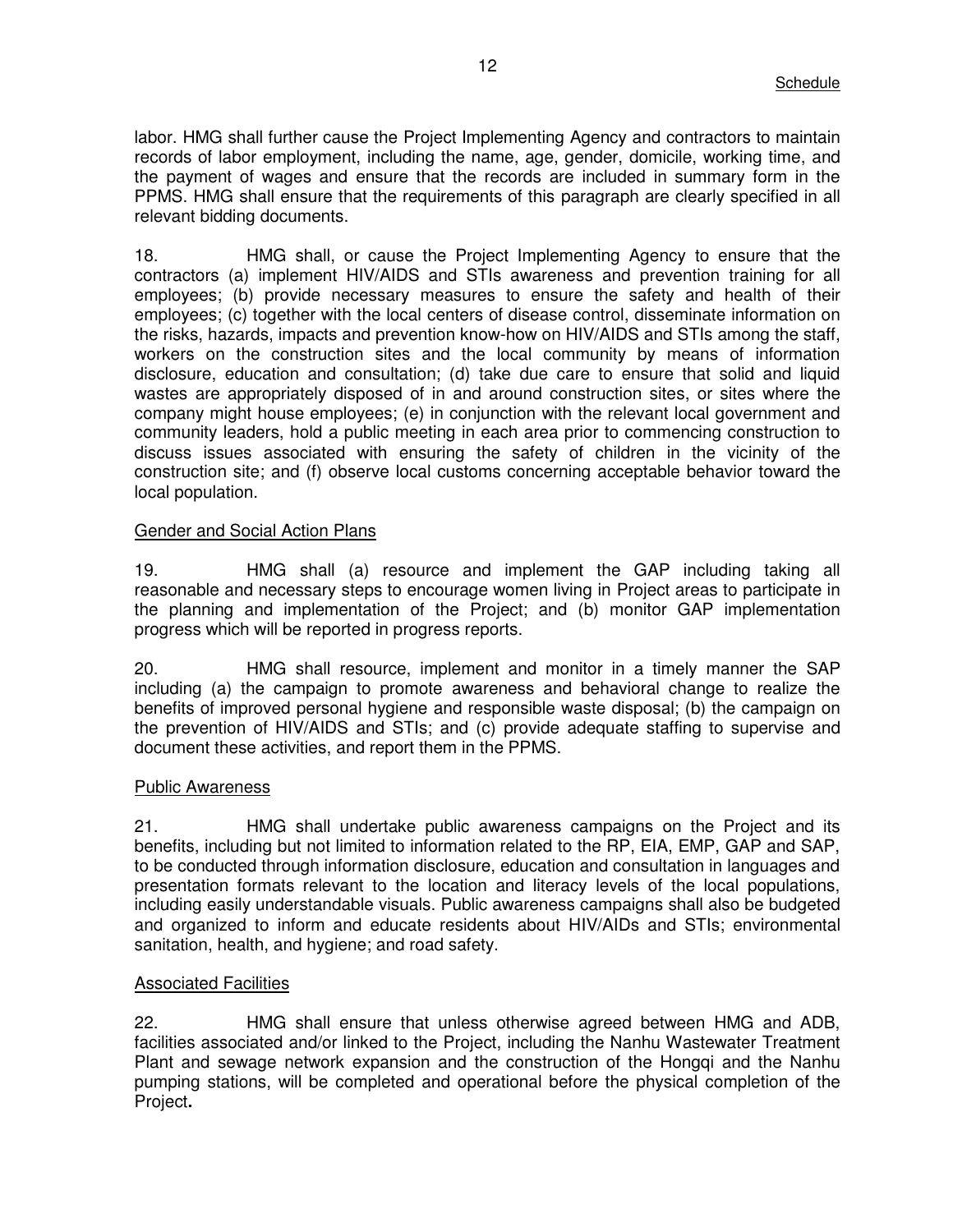### Grievance Redress Mechanism

23. HMG shall further ensure that within 60 days after the Effective Date, a grievance redress mechanism acceptable to ADB is established for non-safeguards complaints. In each case, such mechanism shall function to (a) review and document eligible complaints of Project stakeholders; (b) proactively address grievances; (c) provide the complainants with notice of the chosen mechanism and/or action; and (d) prepare and make available to ADB upon request periodic reports to summarize (i) the number of complaints received and resolved, (ii) chosen actions, and (iii) final outcomes of the grievances and make these reports available to ADB upon request. Eligible non-safeguards complaints include those related to the Project, any of the service providers, any person responsible for carrying out the Project, complaints on misuse of funds and other irregularities as well as gender issues.

24. HMG shall ensure that a safeguards grievance redress mechanisms acceptable to ADB is established in accordance with the provisions of the EIA, EMP and RP at the PMO, within the timeframes specified in the relevant EIA, EMP and RP, to consider safeguards complaints.

#### Change in Ownership/Control

25. HPG and HMG shall ensure that during the Project implementation, in the event of (a) any change in the ownership or control of Project facilities; or (b) any sale, transfer or assignment of share or interest that results in a change of control in any agency owning or managing any Project facilities being anticipated, HMG shall cause the relevant agency to consult with ADB at least 6 months prior to the implementation of such change. HMG shall cause the said agency to further ensure that the new controlling management of the concerned agency complies with (a) all Project related agreements executed between ADB and the Borrower or HMG; and (b) the policies of ADB relevant to the Project.

# Counterpart Funding

26. HMG shall provide counterpart funding in a timely manner, including any additional counterpart funding required for any shortfall of funds or cost overruns.

# Financial Management

27. HMG shall establish and maintain sound financial management systems in accordance with ADB's Financial Management and Analysis of Projects, including the establishment of separate Project accounts and the maintenance of minimum balances to ensure smooth cash flow and the timely settlement of Project construction liabilities and future debt servicing. Project funds, including ADB loan and counterpart funds, shall be disbursed in accordance with the arrangement set out in the PAM.

28. HMG shall, and shall cause the Project Implementing Agency to, establish financial control and management arrangements compatible with ADB's Financial Management and Analysis of Projects and ADB's Loan Disbursement Handbook.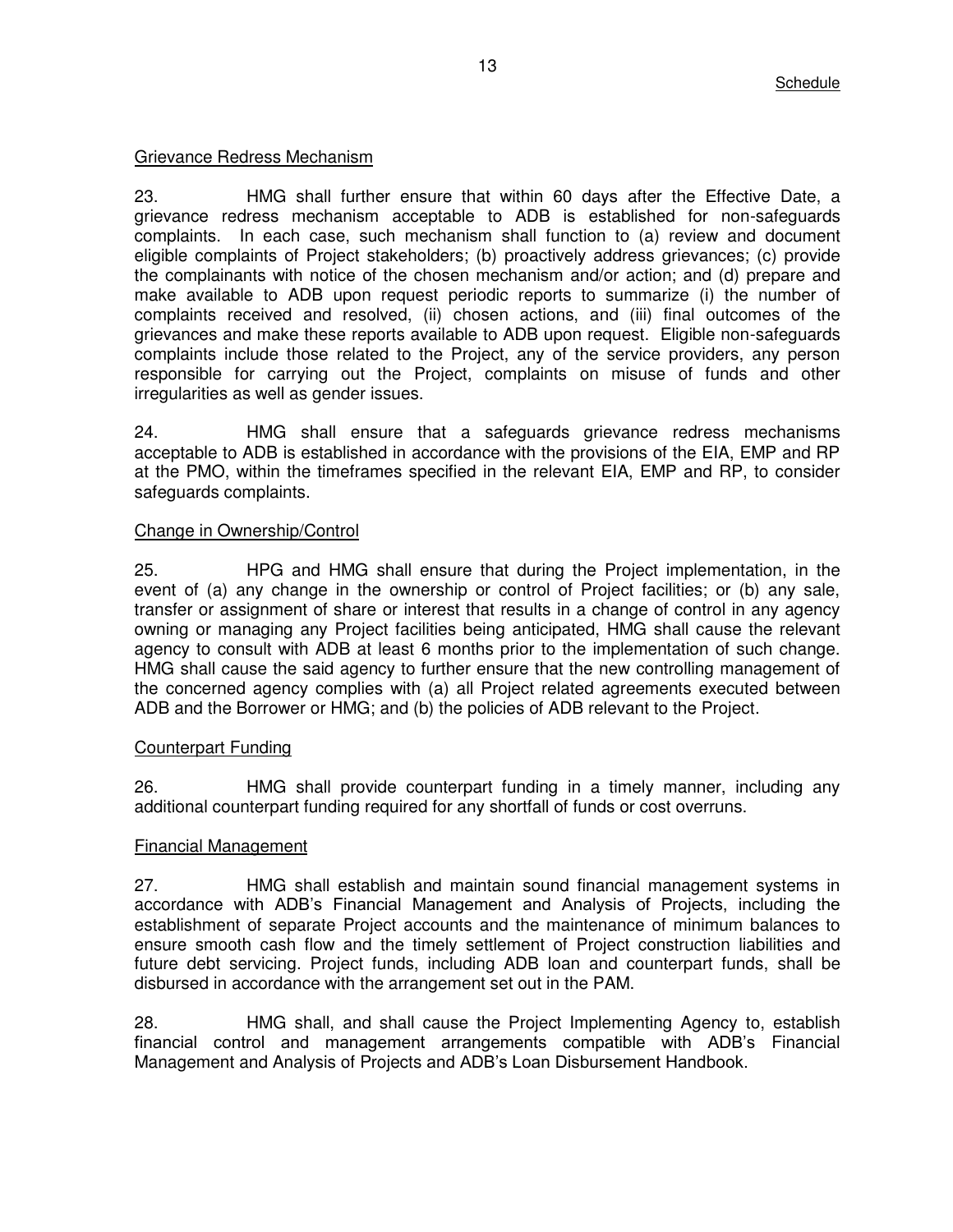# Engineering and Technical

29. HMG shall ensure that the physical structures to be constructed under the Project are consistent with the current development master plans and other relevant plans of Huanggang.

# Design and Construction Quality and Management

30. Prior to the commencement of the procurement for activities under the Project, HMG shall cause the Project Implementing Agency to complete relevant geological (including seismic) and geotechnical investigations during the preparation of the detailed designs, and ensure that adequate risk mitigation is fully incorporated in the designs, in compliance with all relevant national, regional and local design codes and standards.

31. HMG shall ensure that all Works under the Project are designed and constructed in accordance with national standards and specifications and that the construction supervision, quality control, contract management, and completion inspection and acceptance follow all applicable national laws and regional and local regulations. HMG shall further ensure, and cause the Project Implementing Agency to ensure, that (a) all Works under the Project are designed by Class A design institutes and that sufficient funds are made available for the employment of such institutes; (b) all Works under the Project are constructed in accordance with the Borrower's national standards and specifications, and (c) construction supervision, quality control, contract management, and completion inspection and acceptance procedures are in accordance with all applicable national, municipal and local regulations of the Borrower.

# **Operation and Maintenance**

32. HMG shall ensure that all Works will be inspected, operated and maintained in accordance with prescribed standards, specifications and regulations and sound practices.

33. HMG shall ensure that (a) each agency responsible for operating and/or maintaining Project facilities prepares (i) a sustainable O&M plan; and (ii) a budget plan on an annual basis for O&M; and (b) they provide sufficient financial and staffing resources to the relevant O&M agencies.

34. HMG shall, or cause the Project Implementing Agency to, ensure that all assigned O&M agencies shall be fully involved in the Project implementation, including professional staff from O&M agencies participating in Project design, the bidding, and implementation of contracts, and the acceptance of the completed Works.

35. HMG shall ensure that, prior to commissioning of newly rehabilitated lakes and river channels constructed under the Project, all upstream facilities are operated and maintained together with the project facilities under an integrated O&M plan.

# Governance and Anticorruption

36. HPG and HMG (a) acknowledge ADB's right to investigate, directly or through its agents, any alleged corrupt, fraudulent, collusive or coercive practices relating to the Project; and (b) agree to cooperate, and shall cause the Project Implementing Agency and all